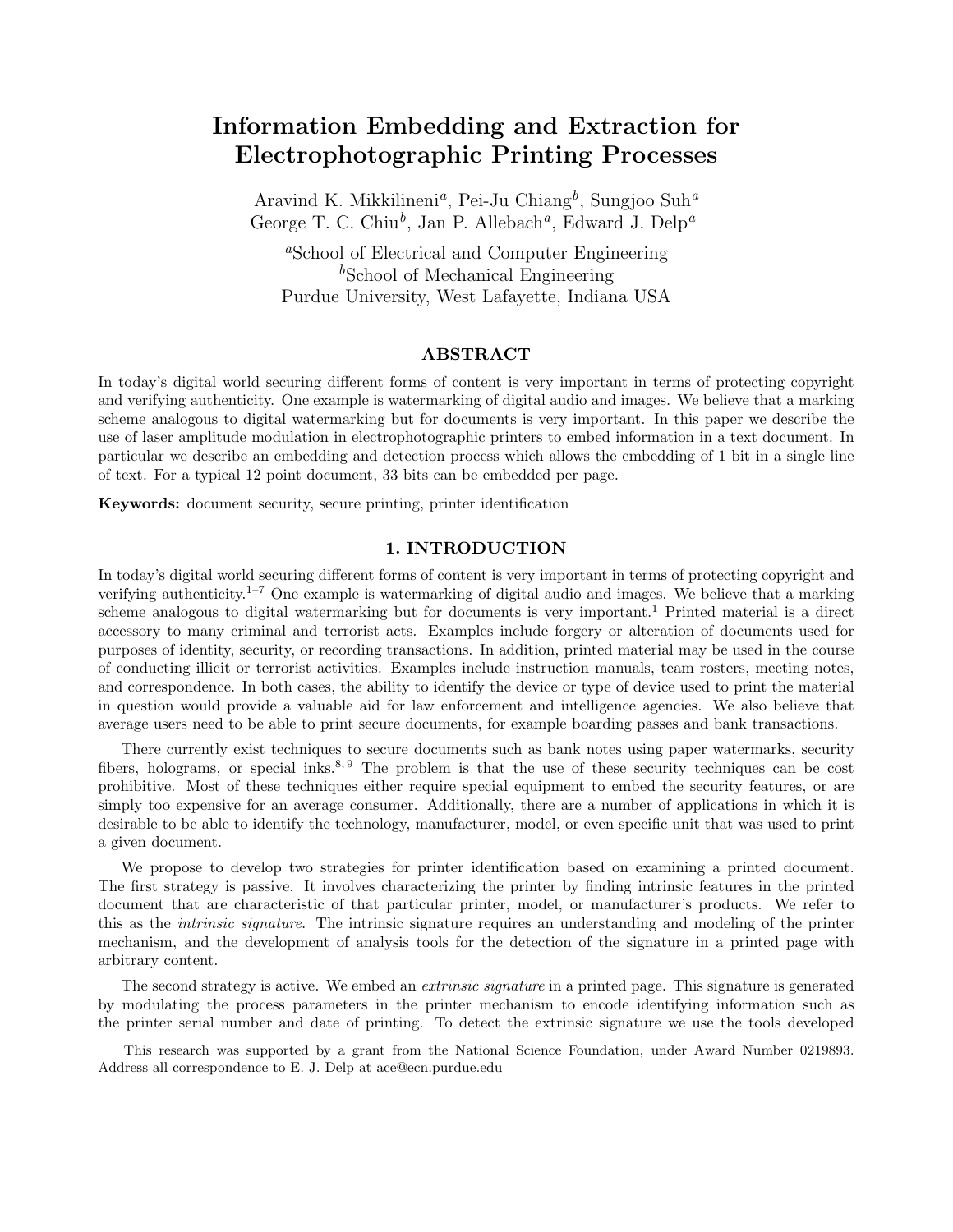for intrinsic signature detection. We have successfully been able to embed information into a document with electrophotographic (EP) printers by modulating an intrinsic feature known as "banding".<sup>10</sup>

We have previously reported techniques that use the print quality defect known as *banding* in electrophotographic (EP) printers as an intrinsic signature to identify the model and manufacturer of the printer.<sup>11–13</sup> We showed that different printers have different sets of banding frequencies which are dependent upon brand and model. This feature is relatively easy to estimate from documents with large midtone regions. However, it is difficult to estimate the banding frequencies from text. The reason for this is that the banding is present in only the process direction and in printed areas. The text acts as a high energy noise source upon which the low energy banding signal is added.

One solution which we have previously reported in<sup>14–16</sup> is to find a feature or set of features which can be measured over smaller regions of the document such as individual text characters. If the print quality defects are modeled as a texture in the printed areas of the document then texture features can be used to classify the document. These types of features can be more easily measured over small areas such as inside a text character. A similar technique is also described  $\ln^{17}$  for identifying ink jet printers.

Embedding extrinsic features into the document also requires knowledge of the specific print mechanism. During the past few years, many techniques to reduce banding artifacts have been successfully demonstrated by modulating various process parameters such as laser intensity/timing/pulse width (exposure modulation),  $^{18}$ motor control,<sup>19</sup> and laser beam steering.<sup>20</sup> These techniques can also be used to inject "artificial" banding signals that are not intrinsic to the printer. The technological understanding and capability to implement these techniques are not easily obtained meaning it will be difficult for someone to "hack" it.

One issue with embedding extrinsic signatures is that the information should not be detectable by the human observer but needs to be detectable by suitable detection algorithms.<sup>10</sup> This can be accomplished by exploiting the band-pass characteristics of the human visual system with regard to contrast sensitivity. An HP Color LaserJet 4500 is used as the experimental platform for this study. Although a color engine is used as the experimental system, we will be focused only on the monochrome results for this study.

Previously we have demonstrated this ability to embed an extrinsic signature in documents which contain halftone images.<sup>10</sup> In the following sections we will present our current work on embedding in documents containing only text. Some preliminary work on this topic has been presented in.<sup>21</sup> Building upon those results we will present an embedding and detection scheme which allows us to realiably embed 1 bit in a line of text.

# 2. EP EMBEDDING TECHNIQUES

Figure 1 shows a side view of a typical EP printer. The print process has six steps. The first step is to uniformly charge the optical photoconductor (OPC) drum. Next a laser scans the drum and discharges specific locations on the drum. This is the "exposure" step. The discharged locations on the drum attract toner particles which are then attracted to the paper which has an opposite charge. Next the paper with the toner particles on it passes through a fuser and pressure roller which melts and permanently affixes the toner to the paper. Finally a blade or brush cleans any excess toner from the OPC drum.

In EP printing, artifacts are created in the printed output due to electromechanical imperfections in the printer such as fluctuations in the angular velocity of the OPC drum, gear eccentricity, gear backlash, and polygon mirror wobble. In previous work we have shown that these imperfections are directly related to the electromechanical properties of the printer. This property allows the corresponding fluctuations in the developed toner on the printed page to be treated as an intrinsic signature of the printer.

The most visible print quality defect in the EP process is banding, which appears as cyclic light and dark bands most visible in midtone regions of the document. Many banding reduction techniques have been successfully demonstrated. These techniques, three of which are laser intensity/timing/pulse width,<sup>18</sup> motor control,<sup>19</sup> and laser beam steering, $20$  actively modulate certain process parameters.

It is desirable to inject signals with high spatial frequency where the human visual system has relative low contrast sensitivity. Among the methods mentioned above, motor control has difficulty controlling the EP process at high spatial frequencies due to inherent electro-mechanical limitations. Laser beam steering requires additional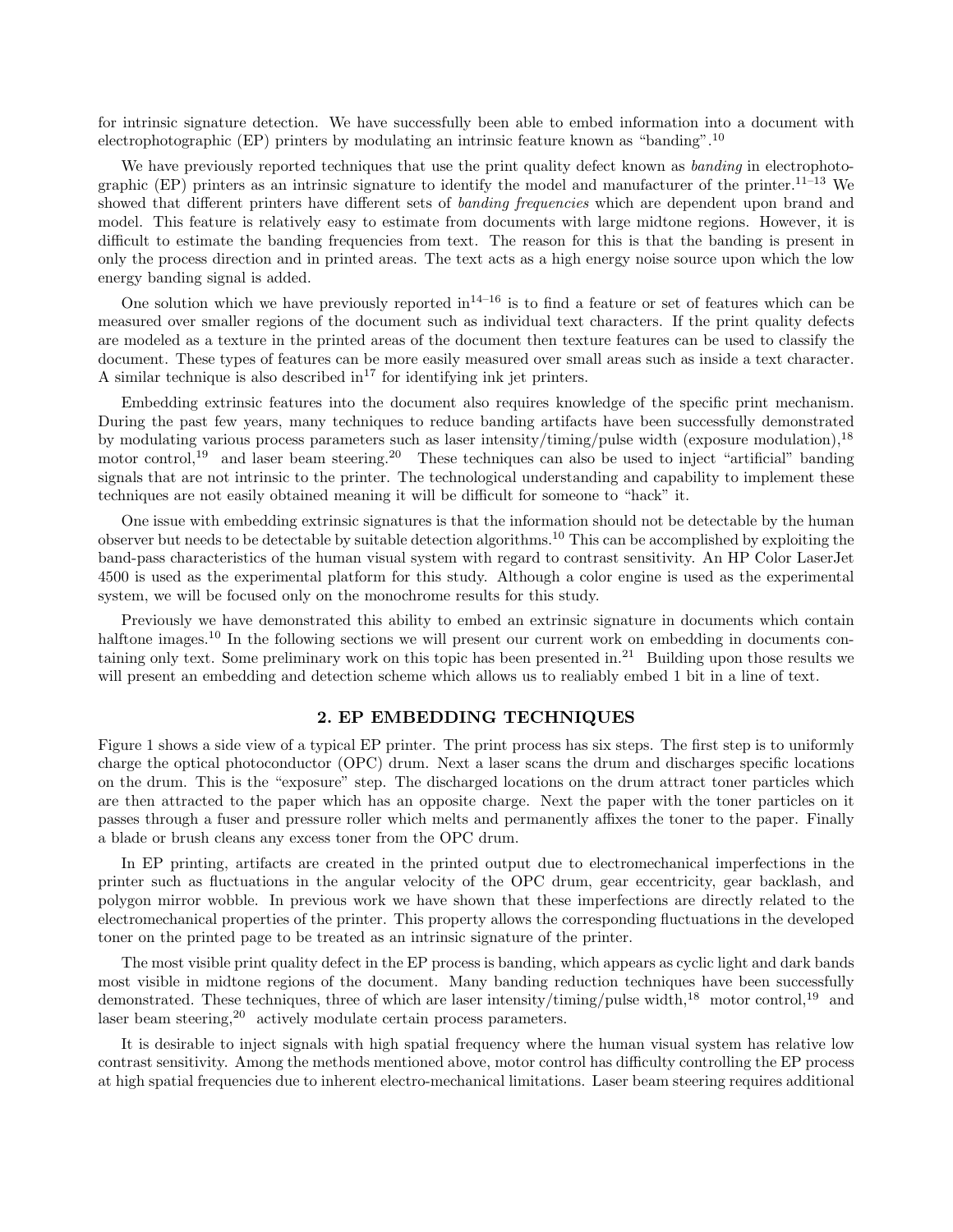

Figure 1. Diagram of the EP process: (A) charging, (B) exposure, (C) development, (D) transfer, (E) fusing, (F) cleaning



Figure 2. Process block diagram for embedding extrinsic banding signature using laser intensity modulation

process capability that is not found in typical EP engines. However, modulating various laser parameters to affect exposure, such as laser power, is common practice in typical EP process controls.

As we have shown in,<sup>10</sup> these techniques can be used to inject an "artificial" banding signal into the document. In particular, we presented a system shown in Figure 2 using laser intensity modulation which allowed per-scanline changes in laser intensity. The signals used for embedding include a set of sinusoids at various frequencies and amplitudes such that they lie below the human visual sensitivity threshold curve. If the embedded document has any large midtone gray patches, the signal is easily detectable using Fourier analysis techniques. See Figure 3.

A similar technique can be used to embed information in text. In the next few sections, our embedding and detection techniques for text will be presented.

## 3. RELATIONSHIP BETWEEN LASER POWER AND EXPOSURE

During the EP printing process, the image to appear on paper is first written onto an OPC drum by a laser. The intensity profile of the laser beam is modeled as a 2-D Gaussian envelope,  $2^{2, 23}$  which is given by

$$
I(x, y, t) = I_0(t) \exp\left(-\frac{y^2}{2\alpha^2} - \frac{x^2}{2\beta^2}\right) \frac{W}{m^2}
$$
 (1)

where  $I_0(t)$  represents the laser power, and  $\alpha$  and  $\beta$  are the standard deviations of the laser beam profile in the process y and scan x directions respectively. Assume the laser is switched on at time  $t = 0$  and off at time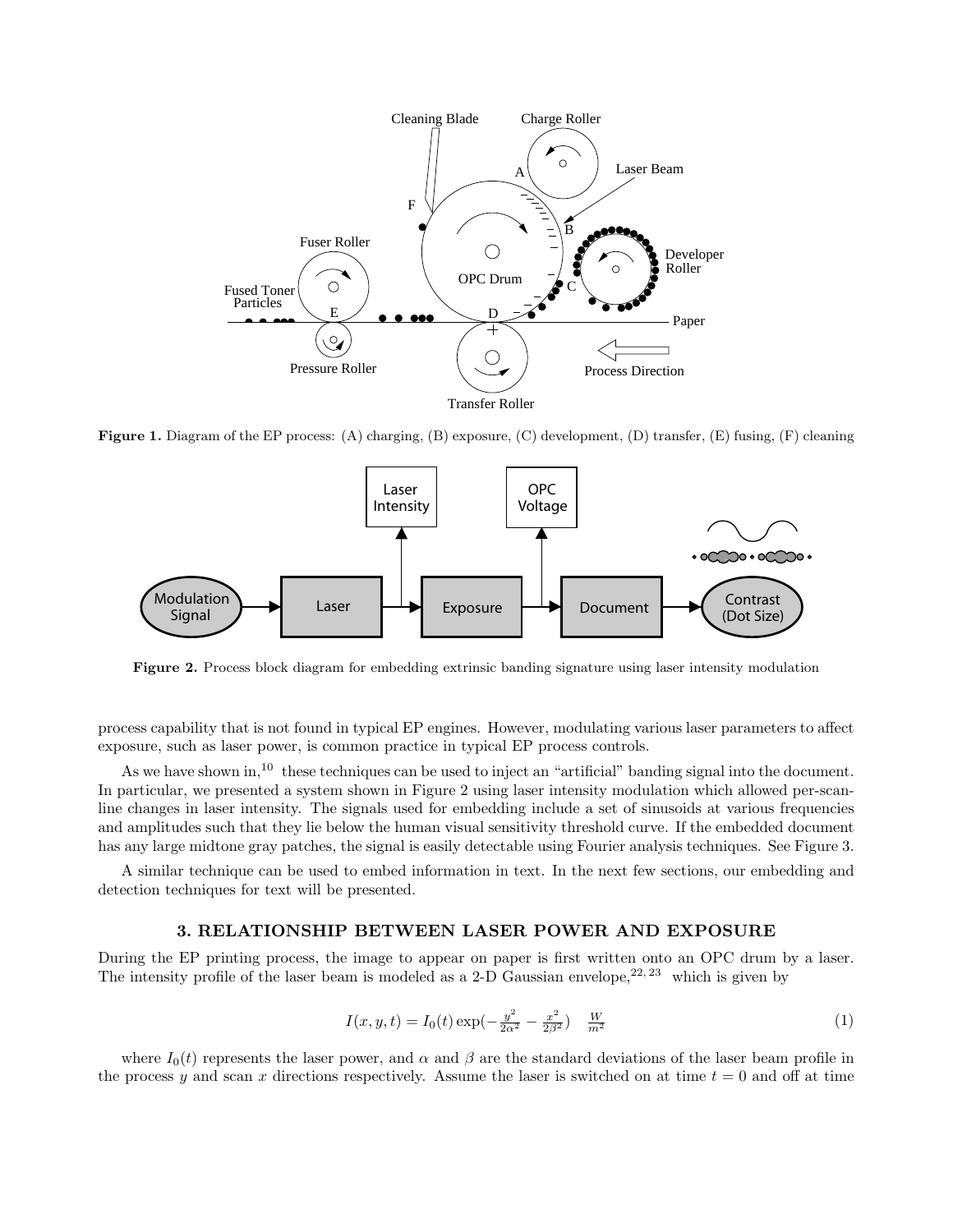

Figure 3. Embedding and detecting extrinsic banding signal

Figure 4. Laser power profile

 $t = t_{off}$  and the rise and fall transition are modeled as an exponential function, see Figure 4. Then the laser power can be expressed as

$$
I_0(t) = \begin{cases} 0, & t < 0\\ I_{max}(1 - e^{-\frac{t}{t_r}}), & 0 \le t \le t_{off} \\ I_{max}(1 - e^{-\frac{t_{off}}{t_r}})e^{-\frac{(t - t_{off})}{t_f}}, & t > t_{off} \end{cases}
$$
 (2)

where  $I_{max}$  is the maximum allowable laser power. This parameter,  $I_{max}$ , is directly related to and controlled by a voltage  $V_{ref}$  on the driver chip of the laser and is not shown in the equations.

Let the nominal values of the printed pixel width in the scan direction and process direction be  $X$  and  $Y$ , respectively. Assume the laser beam translates along the scan direction  $x$  at a velocity  $V$  which is extremely high compared with the motion of the photoconductor surface. Then the exposure energy at any arbitrary point  $(x, y)$  due to the pixel  $[m, n]$  being turned on is found by integrating Equation 2 with respect to time.

$$
E_{mn}(x,y) = \int I_0(t) \exp\left(-\frac{(y-y_n)^2}{2\alpha^2} - \frac{(x-(x_m-\frac{x}{2})-Vt)^2}{2\beta^2}\right) dt \frac{J}{m^2}
$$
(3)

Since the exposure of each printed pixel is additive, the overall exposure at any given point on the OPC is the sum of exposures contributed from each neighboring pixel.

$$
E(x,y) = \sum_{m,n} E_{mn}(x,y)
$$
\n<sup>(4)</sup>

The exposure can be controlled by adjusting  $I_{max}$  (amplitude modulation), or adjusting the duration of the laser pulses (pulse width modulation or PWM).<sup>18</sup> Both methods control  $I_0(t)$ , the laser power. In this study, we used amplitude modulation to control exposure. As shown in Figure 4, when  $I_{max}$  is increased, the laser power  $I_0(t)$  and the total exposure energy are also increased.

After the photoconductor is exposed by the laser beam, a latent image is produced on the photoconductor surface. Charged toner particles are attracted to the latent image and then transferred and fused to the paper. Based on the discharged electric potential, the tone value adhered on the photoconductor can be estimated. Here the photoconductor surface voltage after exposure, the light voltage  $V_L$ <sup>22</sup> can be written as

$$
V_L = V_{sat} + (V_D - V_{sat}) \exp\left(-\frac{E}{E_a}\right) \quad Volts \tag{5}
$$

where  $V_{sat}$  is the voltage obtained for very high exposure energy,  $V_D$  is the dark voltage, E is the exposure energy, and  $E_a$  is the energy constant that describes the sensitivity of the photoconductor. By modulating the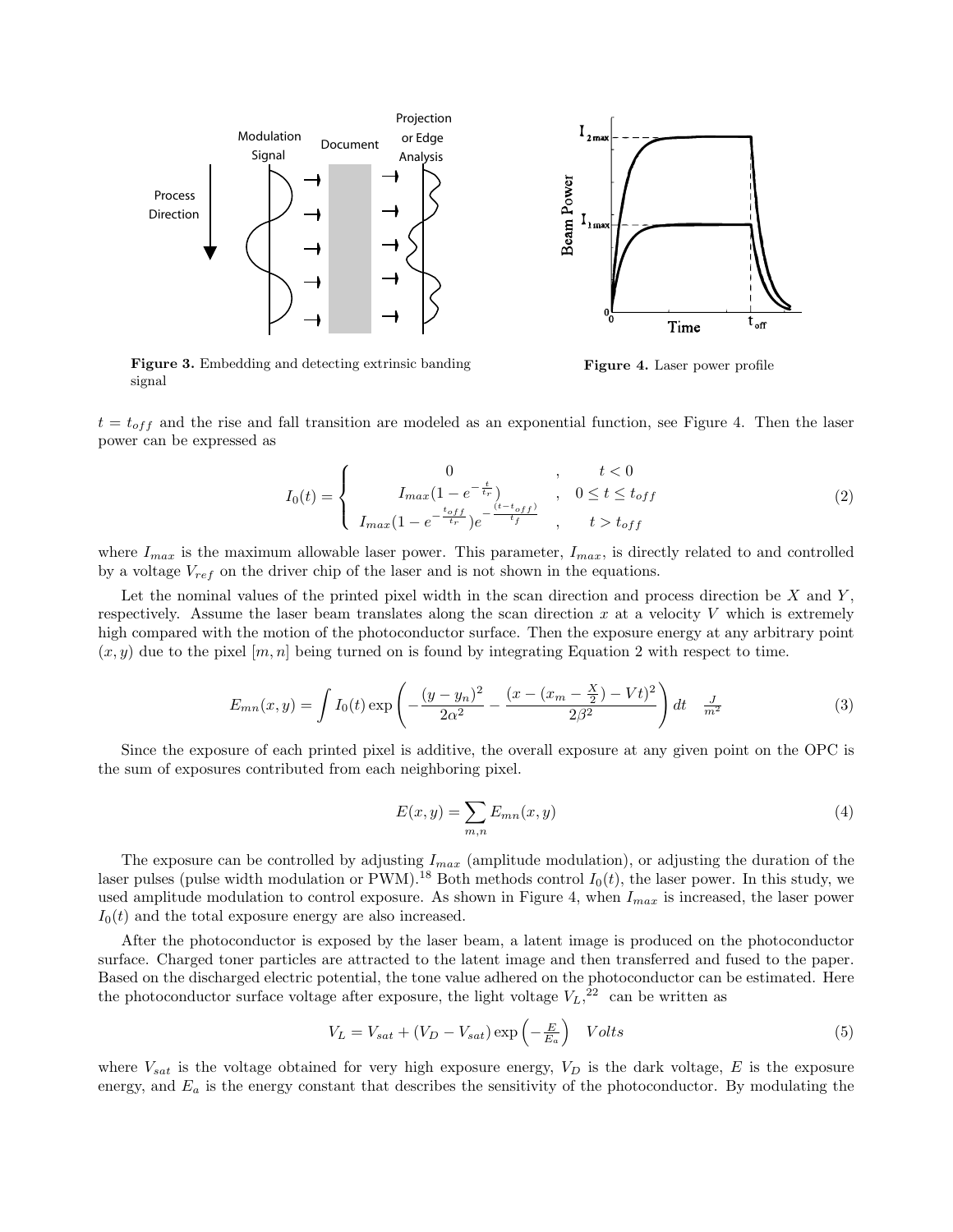

(a) Dot profiles for different  $V_{ref}$  (b) Dot size versus  $V_{ref}$ 

Figure 5. Effect of  $V_{ref}$  on dot size

laser power, the exposure energy and the associated photoconductor contrast voltage are modulated, with the results being varying dot sizes.

As mentioned earlier in this section, modulation of the laser power is performed through modulation of the voltage  $V_{ref}$ . For our test printer, the nominal value for  $V_{ref}$  is 1.5V. The allowable range for  $V_{ref}$  is from 1.0V to 2.0V.

Figure 5(a) shows the average dot profile of 16 dots when  $V_{ref}$  is held constant at 1.1, 1.3, 1.5 and 1.7 volts. Figure 5(b) shows relationship between the input voltages and dot sizes. The dot size is determined by counting the number of pixels with absorptance greater than 0.1 in one dot cell. As the input voltage increases, the dot size increases. However, as seen in Figure 5(b), instabilities in the EP process cause variations in the dot sizes developed on the paper. This behaviour can create the potential for ambiguity if the chosen detection technique relies heavily on particular embedding levels or dot sizes.

# 4. LASER MODULATION FOR TEXT

In the following sections we will consider modulating  $V_{ref}$  with sinusoidal functions. Because  $V_{ref}$  has a DC bias of 1.5V, we will consider instead the voltage  $V_{mod}$ , such that

$$
V_{ref}(y) = 0.5 * V_{mod}(y) + 1.5
$$
\n(6)

where  $y$  is the current scanline in the process direction. Using this notation we can consider signals of the type

$$
V_{mod}(y) = Asin\left(\frac{2\pi fy}{R_p}\right)
$$
\n<sup>(7)</sup>

with amplitude  $A\epsilon[0,1]$ , frequency f cycles/inch, and native printer resolution  $R_p$  cycles/inch, without worrying about the actual voltages being sent to the printer.

 $\ln^{21}$  we derived relationships between embedding amplitude/frequency and human perceptibility for sinusoidal embedding in halftone images using this amplitude modulation technique. Because the printed area comprising a text character is already saturated, any slight variation in exposure will not make it perceptibly darker or lighter. On the other hand, certain turn on and turn off behaviours of the laser under different exposure settings cause a different artifact on the edges of the text characters which will be used to gague perceptibility of the embedded signal.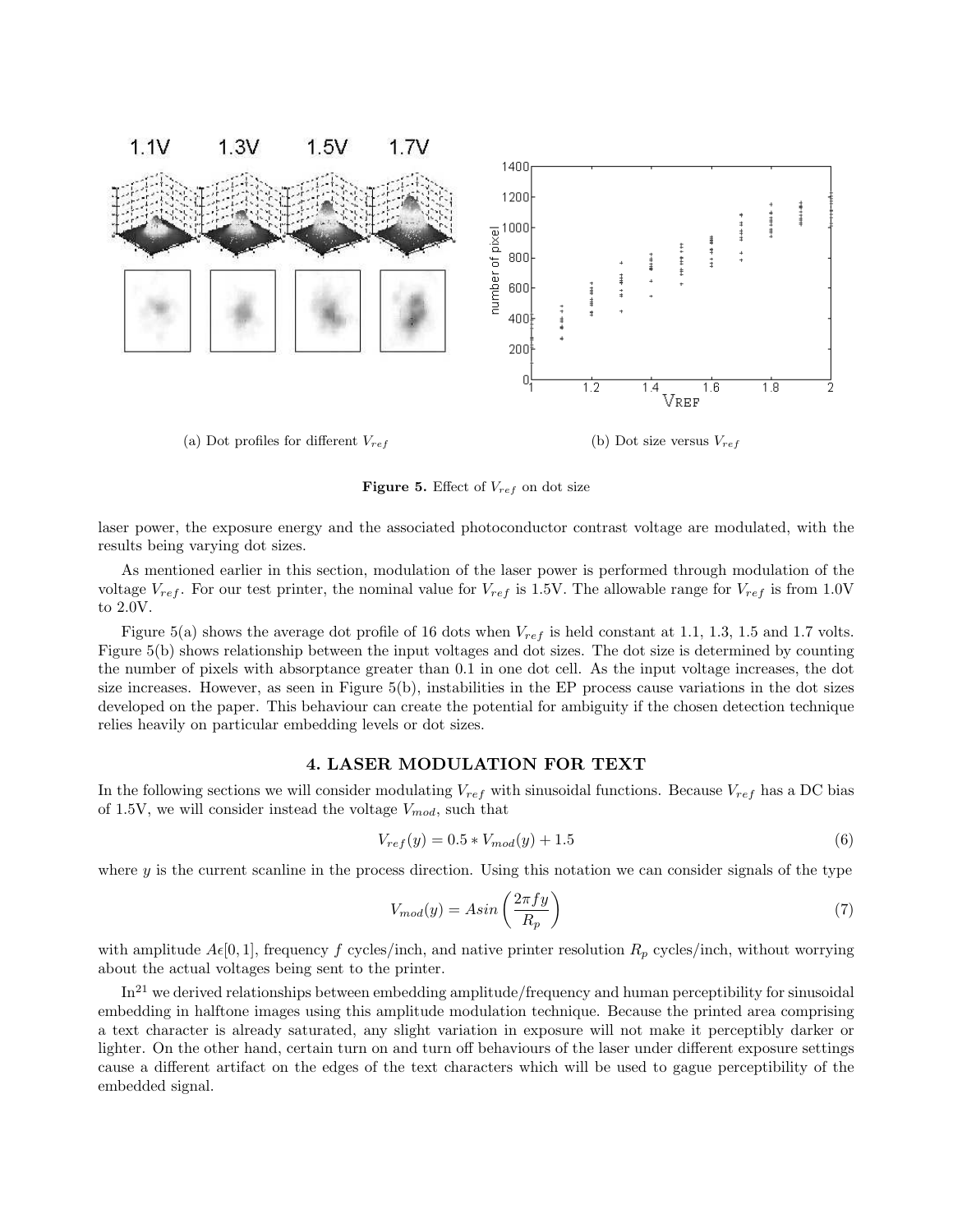

Figure 6. Large amplitude exposure modulation. 1st line no modulation, 2nd line 20 cycles/in, 3rd line 40 cycles/in



Figure 7. Determination of the R60 transition point

#### 4.1. The Effects of Laser Intensity Modulation

Figure 6 shows the effect of modulating laser intensity in different types of images. The first line is printed without any modulation,  $V_{mod}=0$ . The second is modulated with a sinusoidal signals of the form in Equation 6 with frequency 20 cycles/in and amplitude 1. The third line is also modulated with a sinusoidal signal, but with frequency 40 cycles/in and amplitude 1. These signals can be easily seen in the halftone patches of Figure 6. This is because the frequency/amplitude combination of the signals are above the threshold developed in $^{21}$  below which human perceptibility is low. However, this same signal is not perceptible in the interior region of the text characters of Figure 6 because of the saturation. This is not true for the edges of the text characters, specifically the left and right edges where the existence of the embedded signal is clearly seen in the enlarged character 'I' from the third line. This is partially due to the small change in laser turn on and turn off time with respect to laser power as shown in Figure 4 as well as higher order behaviours of the laser control circuitry which are currently being investigated for inclusion into our model.

#### 4.2. Modulation Parameters and Image Quality

Some measure of image quality must be used to determine what embedding parameters will produce printed output in which the embedded signal is not easily visible. Since the visible distortion affects only the edges of the characters, the metric chosen is a "raggedness" measure defined by ISO-13660. $^{24}$ 

This standard defines the edge contour of a line to be the 60% transition from substrate reflectance to the colorant reflectance, as given by the following equation:

$$
R_{60} = R_{max} - 0.6(R_{max} - R_{min})
$$
\n(8)

where  $R_{max}$  is the maximum reflectance of the substrate and  $R_{min}$  is the minimum reflectance of the colorant. The edge contour  $r(y)$  is found by estimating the locations of these R60 transition points on a per scan line basis. To find  $r(y)$  for the region of interest (ROI) outlined in Figure 6, the R60 transition point for each scanline is estimated by linear interpolation between the two closest pixel values as shown in Figure 7. An ideal straight line is fitted in the least-squares sense to the contour of the printed edge. The raggedness is then defined as the geometric distortion of the edge profile from an ideal straight line defined as the standard deviation of the residuals of the R60 profile to the fitted straight line.

To obtain the mapping between modulation amplitude A and the resulting raggedness, a test page composed of 8 letter 'I's with 12 pt Arial font, is designed and printed with modulation frequencies in the range of 20- 160 cycle/inch in 20 cycle/inch increments. For each frequency, each test page is printed with one modulation amplitude A from 0.2 to 1.0 volts. Additionally, one test page is printed with no modulation to provide a baseline measure of raggedness.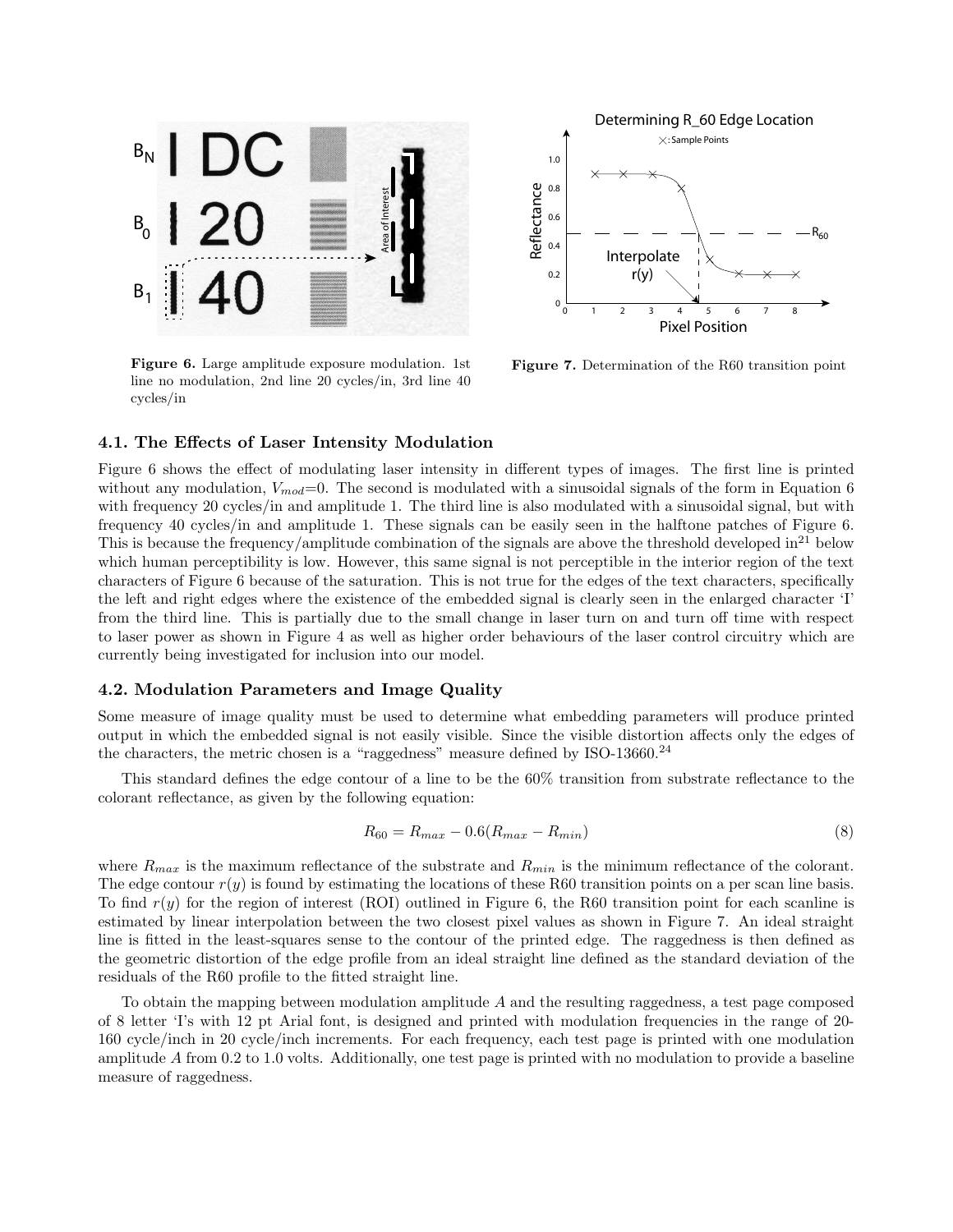

Figure 8. Relation between amplitude modulation parameters and raggedness



Figure 9. Modulation scheme for text documents

Each page is scanned at 600dpi and edge segments of 60 samples are hand segmented from each character. The raggedness of each of these edges is found and averaged over the entire test page. These measurements are plotted in Figure 8 along with the baseline raggedness which is shown as a dashed line. If the modulation parameters are chosen such that the resulting raggedness is less than the baseline raggedness, then it should be difficult to visually distinguish an edge with embedding from one without. From Figure 8 we can see that if  $A \leq 0.2$ , then a wide range of frequencies can be chosen while preserving edge quality.

# 5. EMBEDDING AND DETECTION

Each line of text in a document is treated as a signaling period during which one of three symbols is transmitted. These symbols,  $V_{mod} = \{B_N, B_0, B_1\}$ , are defined in Equations 9-11. In these equations, y is the current scan line number in the process direction relative to the first scanline in a line of text.  $R_p$  is the resolution of the printer in scanlines per inch.  $B_0$  and  $B_1$ , which can be considered 0 and 1 bits respectively, are square waves with frequencies  $f_0$  and  $f_1$  respectively defined in cycles/inch, and amplitude  $A\epsilon[0,1]$ . The periods of these signals are  $T_0^p$  and  $T_1^p$  scanlines respectively in terms of printer resolution  $R_p$ .  $B_N$  is the null signal with which no laser modulation is performed. This will be used to allow the detector to estimate certain channel parameters.

$$
B_N(y) = 0 \tag{9}
$$

$$
B_0(y) = A * sign\left(sin\left(\frac{2\pi f_0 y}{R_p}\right)\right)
$$
\n(10)

$$
B_1(y) = A * sign\left(sin\left(\frac{2\pi f_1 y}{R_p}\right)\right)
$$
\n(11)

The reason for using a square instead of a sinusoidal signal is to escape the dot size instability shown in Figure 5(b). The dot size variations shown were measured for dots separated by a relatively large distance compared to the dot size, as would be the case in a halftone. On the edge of a text character these dots will be very close together, 1/600in for a 600dpi printer. At this distance, electrostatic forces may cause interaction between the toner particles which make up these dots. This interaction could affect the dot sizes before the toner is fixed to the paper in the fusing step.

Figure 8 implies that a wide range of frequencies are available for embedding when  $A \leq 0.2$ . This range is not fully usable and is bounded by other variables related to the document being printed, the printer, and the scanner used for detection. The font size of the document will impart a lower bound on the usable frequency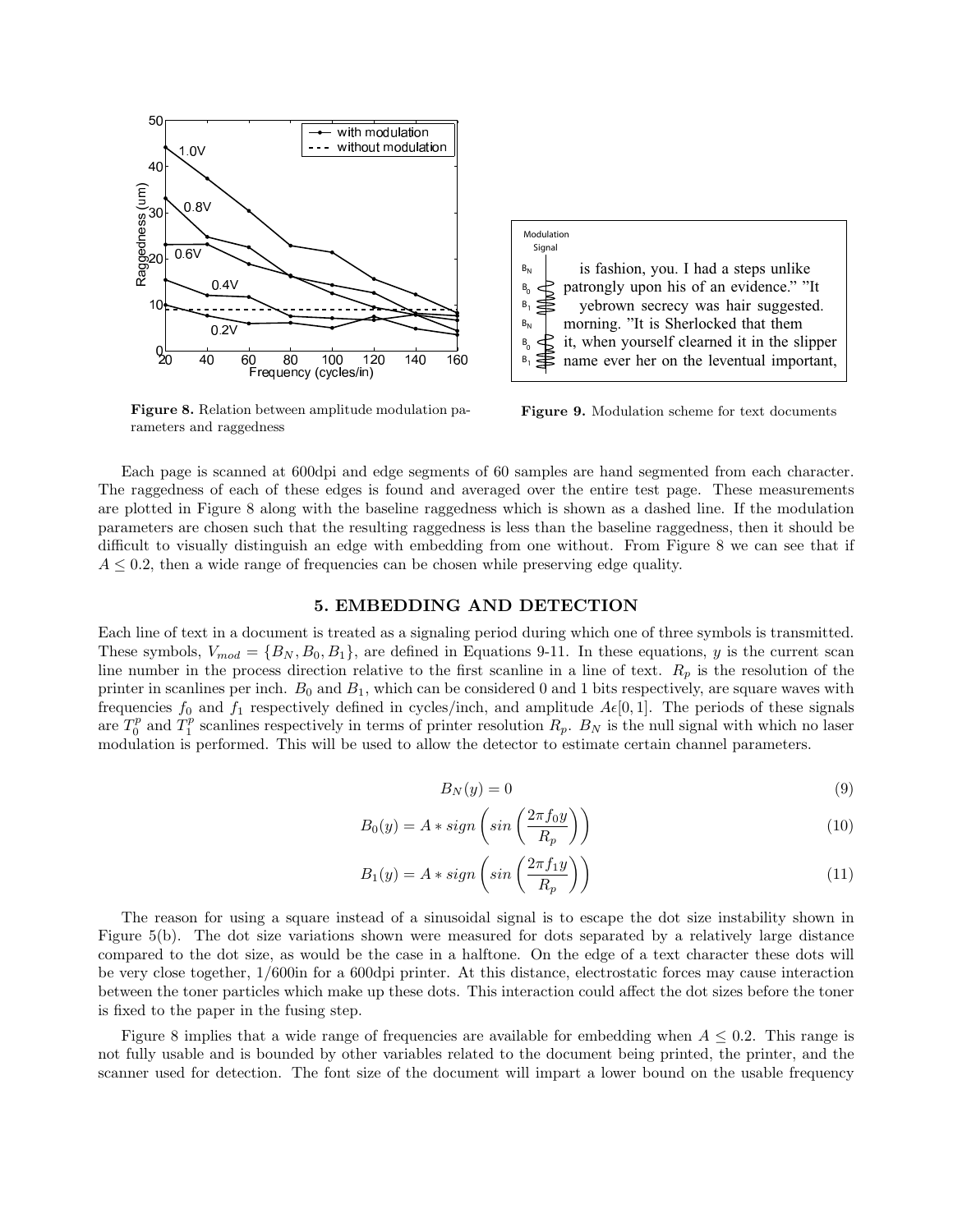

Figure 10. Process for extracting embedded information

range. If the document font size is fs points and the print process resolution is  $R_p$ , then the longest vertical edge possible on a character is

$$
L_{max} = R_p \frac{fs}{72} \quad \frac{scanlines}{inch} \tag{12}
$$

Since we want to be able to detect these signals from the edges of both upper and lowercase characters, this length is further reduced by 2/3. The lowest usable frequency to ensure at least one cycle is present in each character with a full vertical edge is then

$$
f_{min} = \frac{R_p}{\frac{1}{3}L_{max}} = 3\left(\frac{72}{fs}\right) \quad \frac{cycles}{inch} \tag{13}
$$

The embedding frequency is also upper bounded by the combined modulation transfer function (MTF) of the printer and scanner.

The embedding scheme used will be  $B_N B_x B_y$ , x, ye $\{0, 1\}$ , as shown in Figure 9. Every three lines will carry one null symbol and two information symbols. The null symbol  $B<sub>N</sub>$  is important because the characteristics of our channel will change as a function of location in the process direction. This is due to various cyclic print quality defects such as low frequency banding and ghosting which can change the average graylevel value of each line of text and which may interfere with our chosen embedding frequencies and signal designs. Ghosting, in addition, can cause *ghosts* or attenuated copies of signals embedded in a text line to appear in subsequent lines further down the page.

The decoding process to extract and decode the embedded signals is outlined in Figure 10. First the document is scanned at some scan resolution  $R_s$ . Individual lines of text are then extracted and processed individually in the following blocks to determine what symbol was embedded in it.

All characters in the line of text are segmented out using techniques developed in.<sup>11</sup> Each character is then filtered using a threshold edge detector and a morphological dilation operation to find all the left edges of the characters. See Figure 11. Any vertical path which is marked as an edge and is less than  $\alpha T_{max}^s$  is removed, where  $T_{max}^s$  is the larger of  $T_0^s$  and  $T_1^s$ .  $T_x^s$  is the corresponding number of samples per inch for frequencies  $f_0$ and  $f_1$  at the scan resolution  $R_s$ . What remains is every vertical edge which contains at least  $\alpha$  periods of the lowest frequency signal. Currently  $\alpha$  is chosen such that  $\alpha T_{max}^s$  is equal to the height of a lower case character for a given font size  $fs$ . This means

$$
\alpha = \frac{\frac{1}{3}L_{max}}{T_{max}^s R_s} \tag{14}
$$

If a character has at least one vertical edge, then an edge profile is estimated from the leftmost edge using the technique outlined in Section 4. The extracted signal is normalized to lie between −1 and 1. In the notation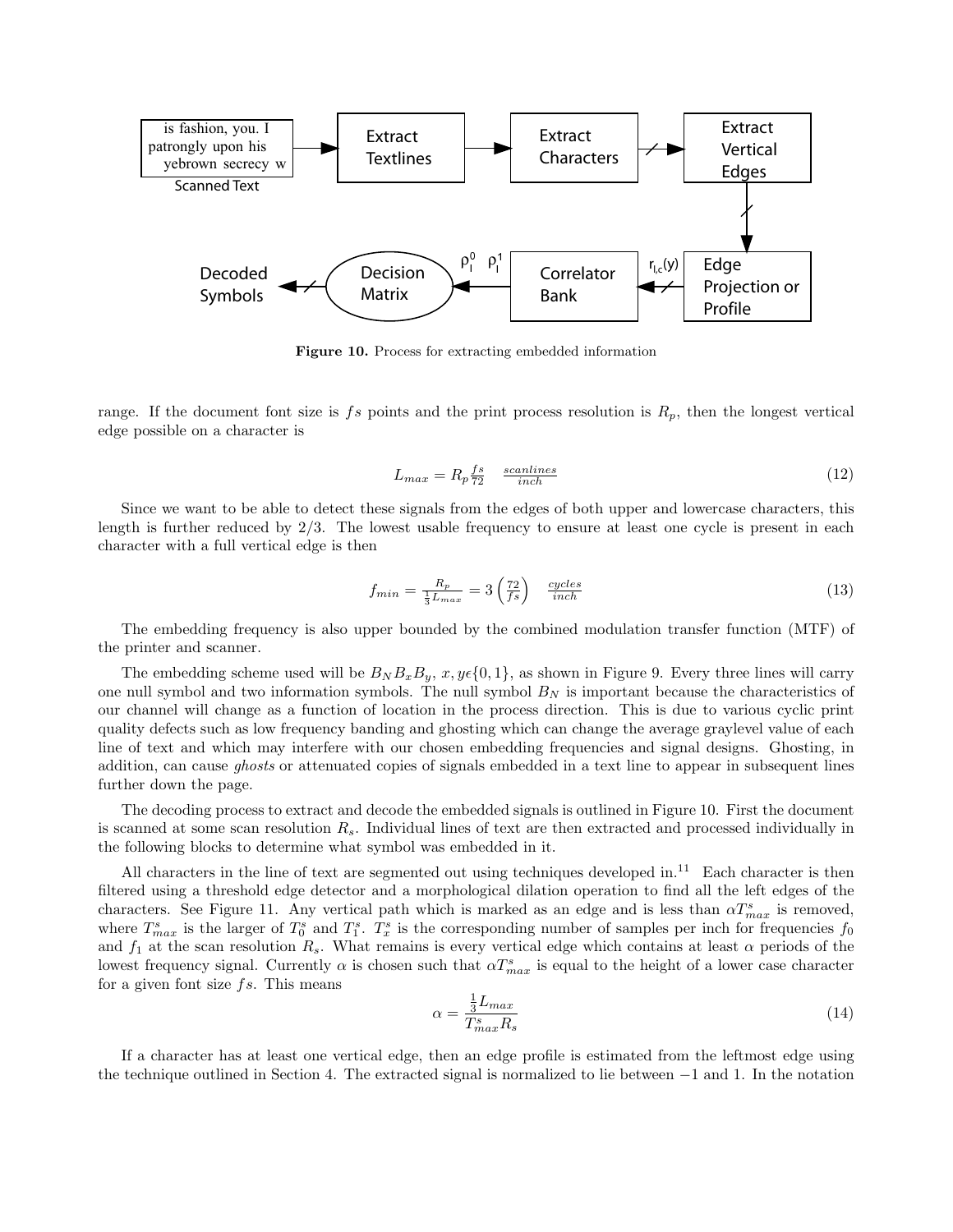

Figure 11. Process steps to find edges from which to extract edge profile

 $r_{l,c}(y)$ , l is the text line number and c is the character position on that text line from which this signal is obtained. Also let  $C_l$  be the set of character positions on line l from which these signals have been extracted.

Each  $r_{l,c}(y)$  is then correlated with the original embedding signals using  $M \leq L_{l,c}$  samples, where  $M = nT_{max}$ and n is the largest integer satisfying  $nT_{max} \leq L_{l,c}$ . This ensures orthogonality between the two signals assuming the two frequencies chosen are such that  $f_1 = 2f_0$ . The exact phase of each  $r_{l,c}$  are not known, so the correlations performed are the maximum among all phases.

$$
\rho_{l,c}^0 = \max_{0 \le \theta \le T_{max}} \frac{1}{M} \sum_{i=1}^M r_{l,c}[i] B_0[(i+\theta) \text{ mod } T_{max}] \tag{15}
$$

$$
\rho_{l,c}^1 = \max_{0 \le \theta \le T_{max}} \frac{1}{M} \sum_{i=1}^{M} r_{l,c}[i] B_1[(i+\theta) \text{ mod } T_{max}] \tag{16}
$$

Finally, if the line number l satisfies  $(l - 1) \mod 3 = 0$ , then according to the embedding model  $B_N$  was embedded in it. If this is the case, then two thresholds,  $\gamma_l^0$  and  $\gamma_l^1$ , are defined as baseline correlation values for the following two lines  $l + 1$  and  $l + 2$ .

$$
\gamma_l^0 = \gamma_{l+1}^0 = \gamma_{l+2}^0 = \frac{1}{|C_l|} \sum_{c \in C_l} \rho_{l,c}^0
$$
\n(17)

$$
\gamma_l^1 = \gamma_{l+1}^1 = \gamma_{l+2}^1 = \frac{1}{|C_l|} \sum_{c \in C_l} \rho_{l,c}^1 \tag{18}
$$

If the text line number l does not correspond to a line with  $B<sub>N</sub>$  embedded, then a majority vote of each of the individual character correlations compared with the baseline correlation values defined above, decides the symbol which was embedded. This is done by first finding the percentage of characters in line  $l$  with correlations  $\rho_{l,m}^0$  and  $\rho_{l,m}^1$  greater than  $\gamma_l^0$  and  $\gamma_l^1$  respectively as defined in Equations 19 and 20. The relationships between these correlations then decides the embedded symbol as defined in Equation 21.

$$
p_l^0 = \frac{1}{|C_l|} \sum_{c \in C_l} 1_{\{\rho_{l,c}^0 > \gamma_l^0\}} \tag{19}
$$

$$
p_l^1 = \frac{1}{|C_l|} \sum_{c \in C_l} 1_{\{\rho_{l,c}^1 > \gamma_l^1\}} \tag{20}
$$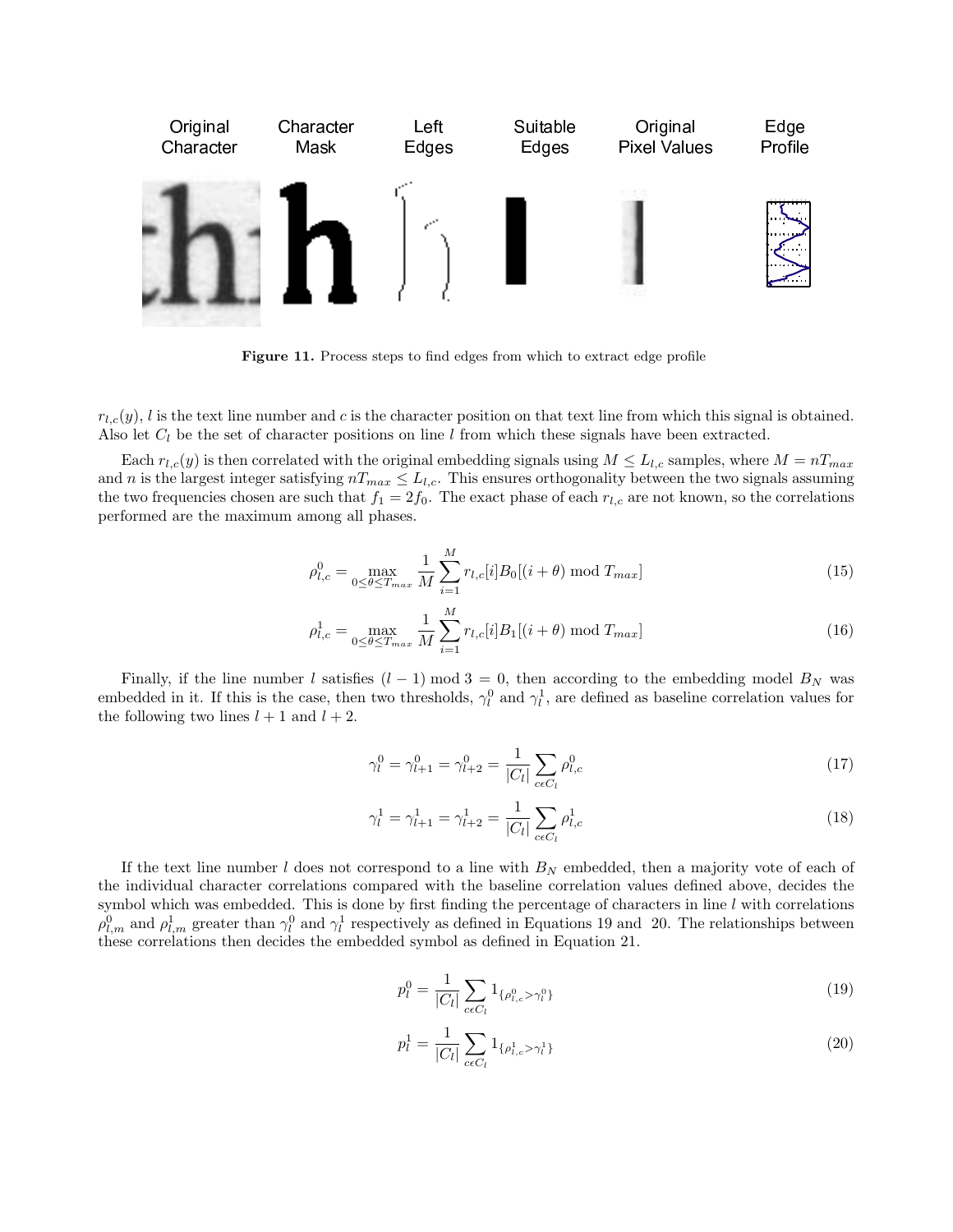**Table 1.** Decoding error at character level  $(\%)$ 

|        | 0.1V | 0.2V | 0.3V    |
|--------|------|------|---------|
| 15/30  | 3.6  | 0.2  | $0.0^-$ |
| 30/60  | 7.9  | 2.1  | 0.2     |
| 60/120 | 14.5 | 8.2  | 3.0     |

Table 2. Decoding error at line level; Symbol error for current embedding model (%)

| $(f_0/f_1)$ | $0.1\mathrm{V}$ | 0.2V | 0.3V |
|-------------|-----------------|------|------|
| 15/30       | 12.1            | 3.0  | 0.0  |
| 30/60       | 3.0             | 0.0  | 0.0  |
| 60/120      | 36.4            | 6.1  | 3.0  |

$$
\hat{B} = \begin{cases}\n(p_l^0 > p_l^1) & , B_0 \\
(p_l^0 < p_l^1) & , B_1 \\
otherwise & , B_N\n\end{cases}
$$
\n(21)

# 6. RESULTS

To test the technique presented in Section 5, we use a page of text from a random document generated by our forensic monkey text generator  $(FMTG).<sup>11</sup>$  These documents are written in PostScript using a 12 point Times Roman font. A page of text is printed for each of nine different combinations of  $f_0$ ,  $f_1$ , and A.  $(f_0, f_1)$  are chosen from the set  $\{(15, 30), (30, 60), (60, 120)\}\$ , and A is chosen from the set  $\{0.1V, 0.2V, 0.3V\}\$ . The pattern embedded is  $B_N B_0 B_0 B_N B_0 B_1 B_N B_1 B_0 B_N B_1 B_1$ .

The results for each of these embedding parameters are shown in Tables 1 and 2. Let us first consider the underlying error rate at the character level. For each pair of embedding frequencies, as the embedding amplitude increases, the probability of error decreases. For a fixed amplitude, the probability of error increases as the embedding frequency increases. This can be attributed to the MTF of the printer which causes a decrease in measured signal power for higher frequencies.

Assuming that every text line has the same number of characters and that the underlying character decoding errors are uniformly distributed throughout the document, the underlying character level error probabilities should have the same trend as the line level probabilities. As shown in Table 2 this does not appear to be the case. In a typical text document, such as those generated by the FMTG, every line of text has a different number of characters in it. The most obvious instance of this is the last line of a paragraph, which is typically less than a full page or column width across. The assumption that the character decoding errors are uniformly distributed spatially is also incorrect because of the cyclic nature of the print quality defects. Also, for the lower 15 cycle/inch frequency, not all characters with straight edges will have at least one cycle in it. According to Equation 13, for a 12 point font size, the minimum usable frequency is 18 cycles/inch. Because of this, fewer characters were usable in the decision process. Specifically, for the results shown in Tables 1 and 2, the decoder chose about 616 characters from the test document when  $f_0 = 15$ , compared to about 970 characters for each of the other cases.

Figure 12 shows  $p_l^0$ ,  $p_l^1$ , and the decision value  $p_l^0 - p_l^1$  for each line in the text document for two different sets of embedding parameters. Both plots clearly show greater ambiguity in deciding the embedded values for the higher frequency pair. It is reasonable to expect that the 60 cycle/inch signal would perform as well in both cases, but clearly this is not the case since  $p_l^1$  has much greater variance in Figure 12(a) and  $p_l^0$  in Figure 12(b).

#### 7. CONCLUSIONS

Using laser amplitude modulation and the process outlined in Figure 10 we have demonstrated the ability to embed 2 bits in every three lines of text. For a 12 point document this means about 33 bits per page of text.

There are some simple changes which can be made to the proposed process which should greatly improve the detection accuracy. In Section 5 it was mentioned that the reason to have a line with  $B_N$ , or no modulation, was to "normalize" the detector to account for any changes, such as graylevel, which can change in the process direction. Clearly since this training symbol is not on the same line as the two other information symbols, the detector does not have exact knowledge of the print characteristics on the following lines. One possibility which we are investigating is to embed  $B_N$  in the first few characters of a line of text and embed the remaining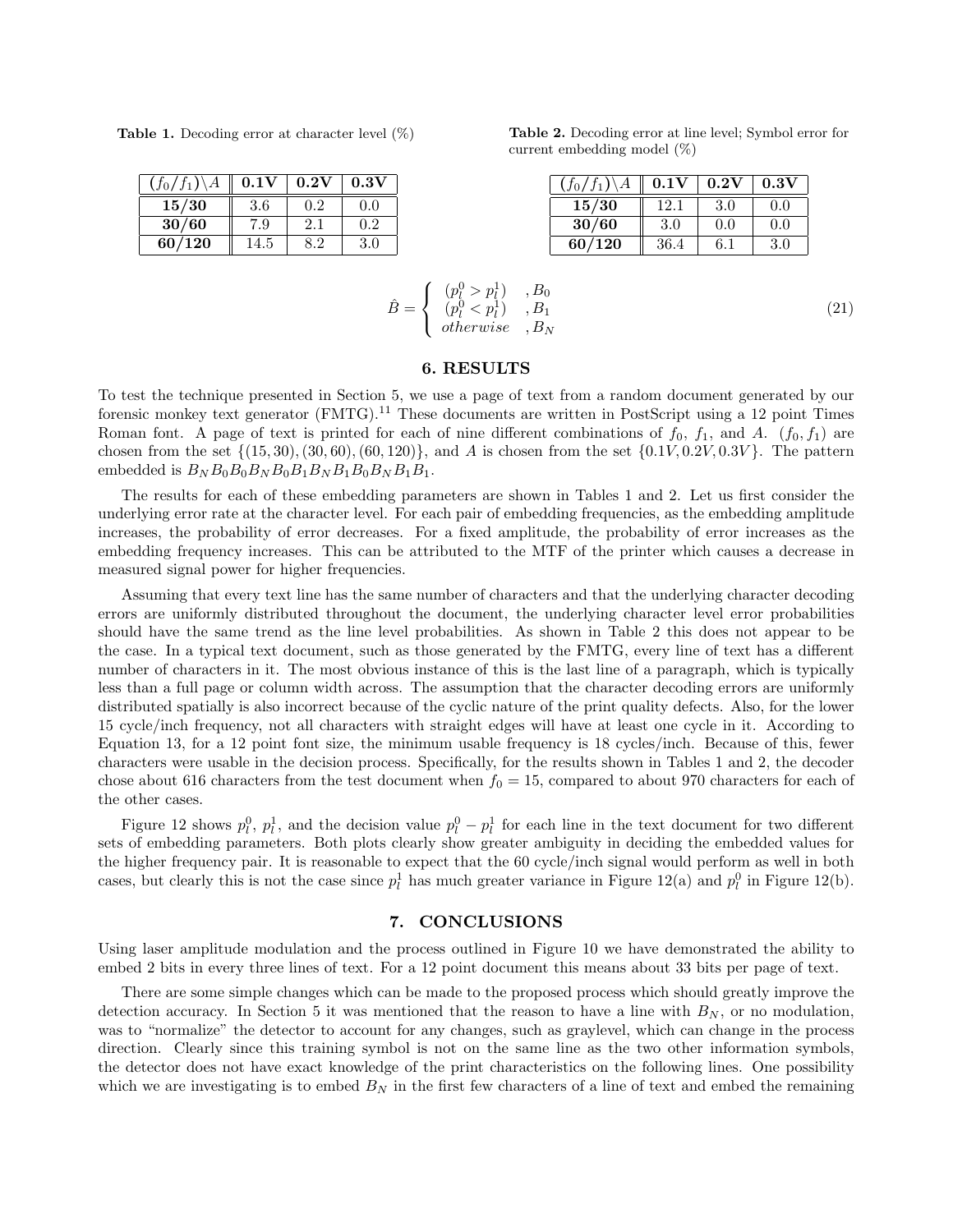

(a) Line level results for  $(f_0, f_1) = (30, 60), A = 0.2$ 

(b) Line level results for  $(f_0, f_1) = (60, 120), A = 0.2$ 

Figure 12. Line level results for two sets of embedding parameters. Embedded value is labeled on second plot showing what was decoded.

characters with the desired symbol  $B<sub>X</sub>$ . This ensures that the detector knows the print characteristics for the exact line that  $B_0$  or  $B_1$  is embedded in.

There are a few issues which were pointed out in Section 6 which will be further investigated to improve the system performance. First, a more formal characterization of the embedding channel needs to be performed. The effects of the intrinsic banding frequency of the printer, as well as ghosting need to be modelled to understand exactly why and where certain errors are occurring.

Secondly, a more precise model of the laser behaviour is currently being developed. Our current embedder introduces a shift in the dot position for varying laser power. If the cause of this shift can be determined and modeled, we may be able to detach the two from one another and increase the degrees of freedom of our embedder by being able to control both independently.

We are currently in the process of modifying many other types of EP printers to accept our embedding system and will be investigating the performance of this embedding process using these printers.

#### REFERENCES

- 1. E. J. Delp, "Is your document safe: An overview of document and print security," Proceedings of the IS&T International Conference on Non-Impact Printing, San Diego, California, September 2002.
- 2. A. M. Eskicioglu and E. J. Delp, "An overview of multimedia content protection in consumer electronics devices," Signal Processing : Image Communication, vol. 16, pp. 681–699, 2001.
- 3. A. M. Eskicioglu, J. Town, and E. J. Delp, "Security of digital entertainment content from creation to consumption," Signal Processing : Image Communication, vol. 18, no. 4, pp. 237–262, April 2003.
- 4. C. I. Podilchuk and E. J. Delp, "Digital watermarking: Algorithms and applications," IEEE Signal Processing Magazine, vol. 18, no. 4, pp. 33–46, July 2001.
- 5. M. Barni, C. I. Podilchuk, F. Bartolini, and E. J. Delp, "Watermark embedding: hiding a signal within a cover image," IEEE Communications Magazine, vol. 39, no. 8, pp. 102–108, August 2001.
- 6. B. Macq, J. Dittmann, and E. J. Delp, "Benchmarking of image watermarking algorithms for digital rights management," *Proceedings of the IEEE*, 2004, to appear in.
- 7. R. W. Wolfgang, C. I. Podilchuk, and E. J. Delp, "Perceptual watermarks for digital images and video," Proceedings of the IEEE, vol. 87, no. 7, July 1999, pp. 1108–1126.